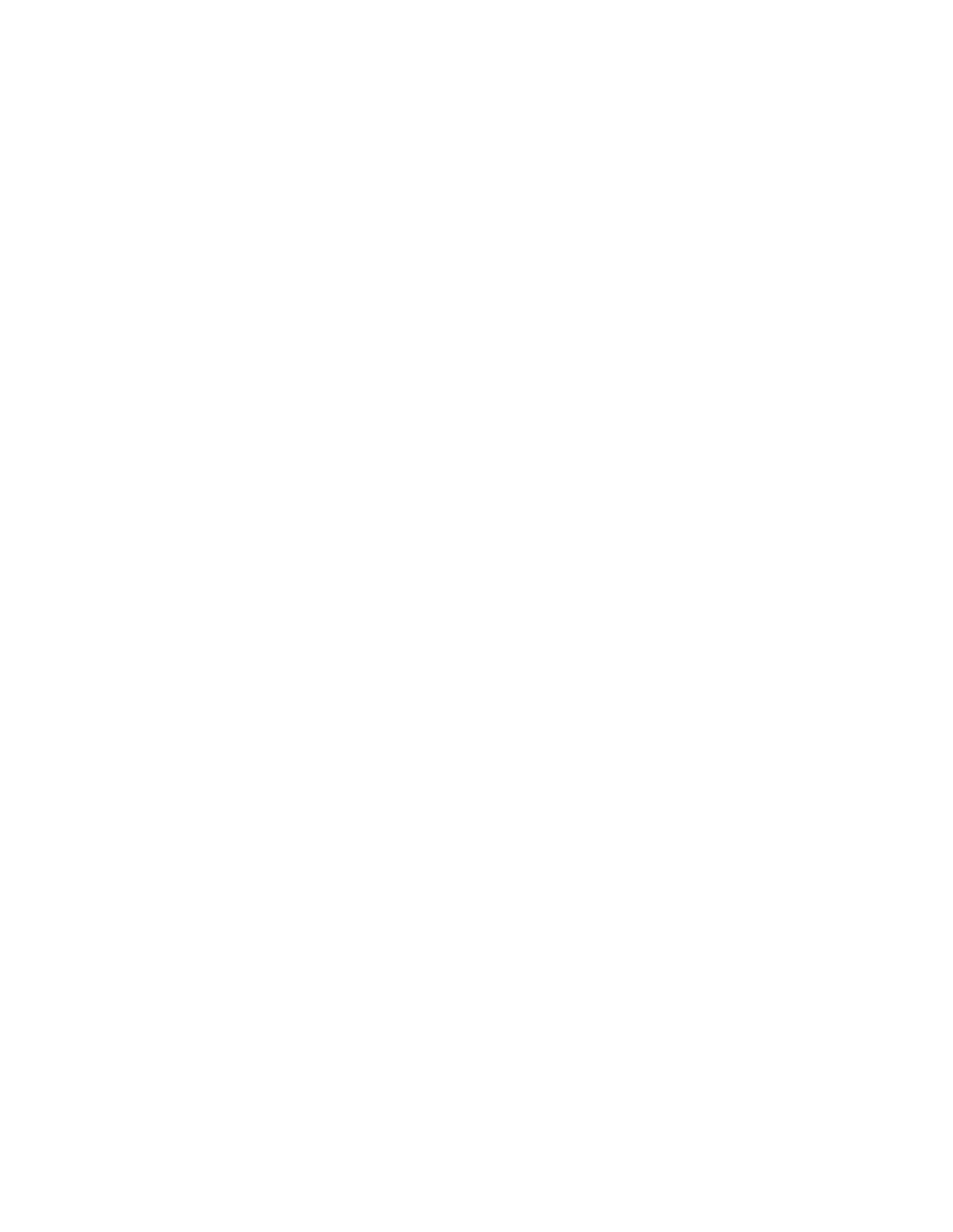

## **Table of Contents**

## **Contents**

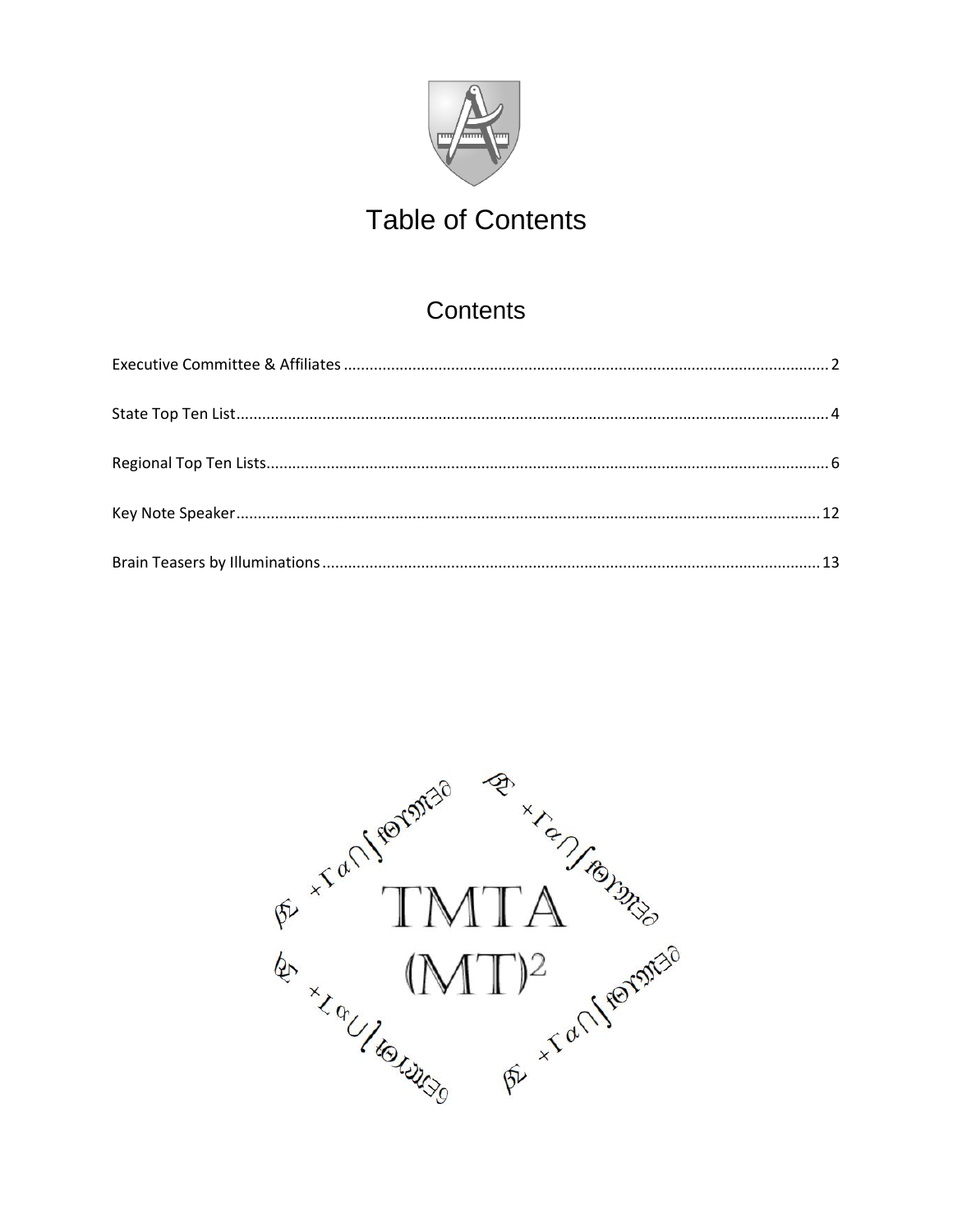

## **TENNESSEE MATHEMATICS TEACHERS ASSOCIATION**

### Executive Committee & Affiliates

<span id="page-3-0"></span>**President: Jackie Vogel** Austin Peay State University E-mail: [vogelj@apsu.edu](mailto:vogelj@apsu.edu)

**Past President: Desireé McCullough** University of Tennessee at Martin Email: [dmccull1@utm.edu](mailto:dmccull1@utm.edu)

#### **President-Elect: To be elected September 2016**

**Secretary: Steve Gadbois** Memphis University School E-mail: [steve.gadbois@musowls.org](mailto:steve.gadbois@musowls.org)

**Treasurer: Stephanie Kolitsch** University of Tennessee at Martin E-mail[: styler@utm.edu](mailto:styler@utm.edu)

**NCTM Representative and Parliamentarian: Ann Indingaro** E-mail[: aindingaro@gmail.com](mailto:aindingaro@gmail.com)

**Vice-President for Elementary: Julie Martin** E-mail[: julie.martin@mnps.org](mailto:julie.martin@mnps.org) Head Middle Magnet Prep School

**Vice-President for Middle Schools: Lois Coles** Brentwood Middle School E-mail[: loisc@wcs.edu](mailto:loisc@wcs.edu)

**Vice-President for Secondary Schools: Alice Carson** Powell High School Email[: alice.carson@knoxschools.org](mailto:alice.carson@knoxschools.org)

**Vice President for Two-Year Colleges: Susan Mosteller** Pellissippi State Community College Email[: scmosteller@pstcc.edu](mailto:scmosteller@pstcc.edu)

**Vice-President for Colleges/University: Carroll Wells** Lipscomb University Department of Mathematics E-mail: [Carroll.Wells@lipscomb.edu](mailto:Carroll.Wells@lipscomb.edu)

**Examinations Director: Thomas Bass** Carson-Newman University E-mail: [tbass@cn.edu](file:///C:/Users/desireem/AppData/Local/Microsoft/Windows/Temporary%20Internet%20Files/Content.Outlook/BRK10KJB/tbass@cn.edu)

**Contest Coordinator: Stephanie Ogden** L & N STEM Academy [stephanie.ogden@knoxschools.org](mailto:stephanie.ogden@knoxschools.org)

**Contest Awards Chair: Desireé McCullough** University of Tennessee at Martin Email: [dmccull1@utm.edu](mailto:dmccull1@utm.edu)

**TMTA Bulletin Editor: Lisa Elliott** West Creek High School E-mail: Lisa.Elliott@cmcss.net

**Membership Coordinator: Pat Tyree** Brentwood Academy E-mail: [pat\\_tyree@brentwoodacademy.com](mailto:pat_tyree@brentwoodacademy.com)

**Membership Co-Coordinator: Cyndy Howes** Ravenwood High School [cyndyh@comcast.net](mailto:cyndyh@comcast.net)

**Webmaster: Kim Mullins** Bethel Springs Elementary School mullinsk@mcnairy.org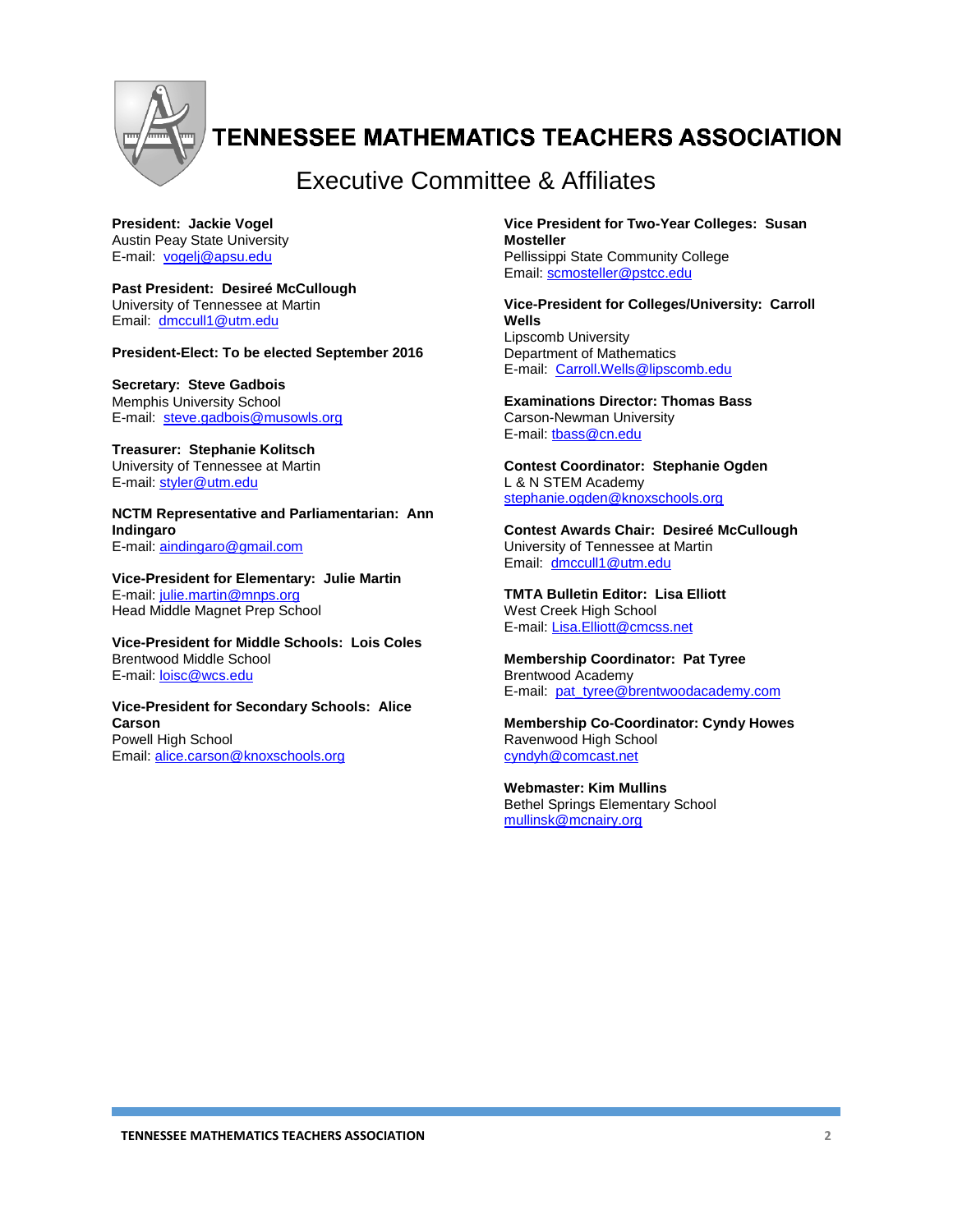

## **TENNESSEE MATHEMATICS TEACHERS ASSOCIATION**

#### **CAMTA**

Chattanooga Area Mathematics Teachers' Association Deborah McAllister University of Tennessee – Chattanooga

#### **MAC-O-TOM**

Co-Presidents Celia Rousseau Anderson; Nancy D'Surney University of Memphis; Willow Oaks Elementary (Shelby County)

#### **MT<sup>2</sup> -NW**

Mathematics Teacher of Tennessee – Northwest Kim Mullins Bethel Springs Elementary School

#### **(MT)<sup>2</sup>**

Middle Tennessee Mathematics Teachers Teresa Clark Independence High School

#### **SM<sup>2</sup>EA**

Smoky Mountain Mathematics Educators' Association Chris Bradley

#### **TMATYC**

Tennessee Mathematics Association for Two Year Colleges James Adair Dyersburg State Community College

#### **UETCTM**

Upper East Tennessee Council of Teachers of **Mathematics** Amanda Cole Kingsport City Schools

#### **TAMTE**

Tennessee Association of Mathematics Teacher **Educators** Ann Assad Austin Peay State University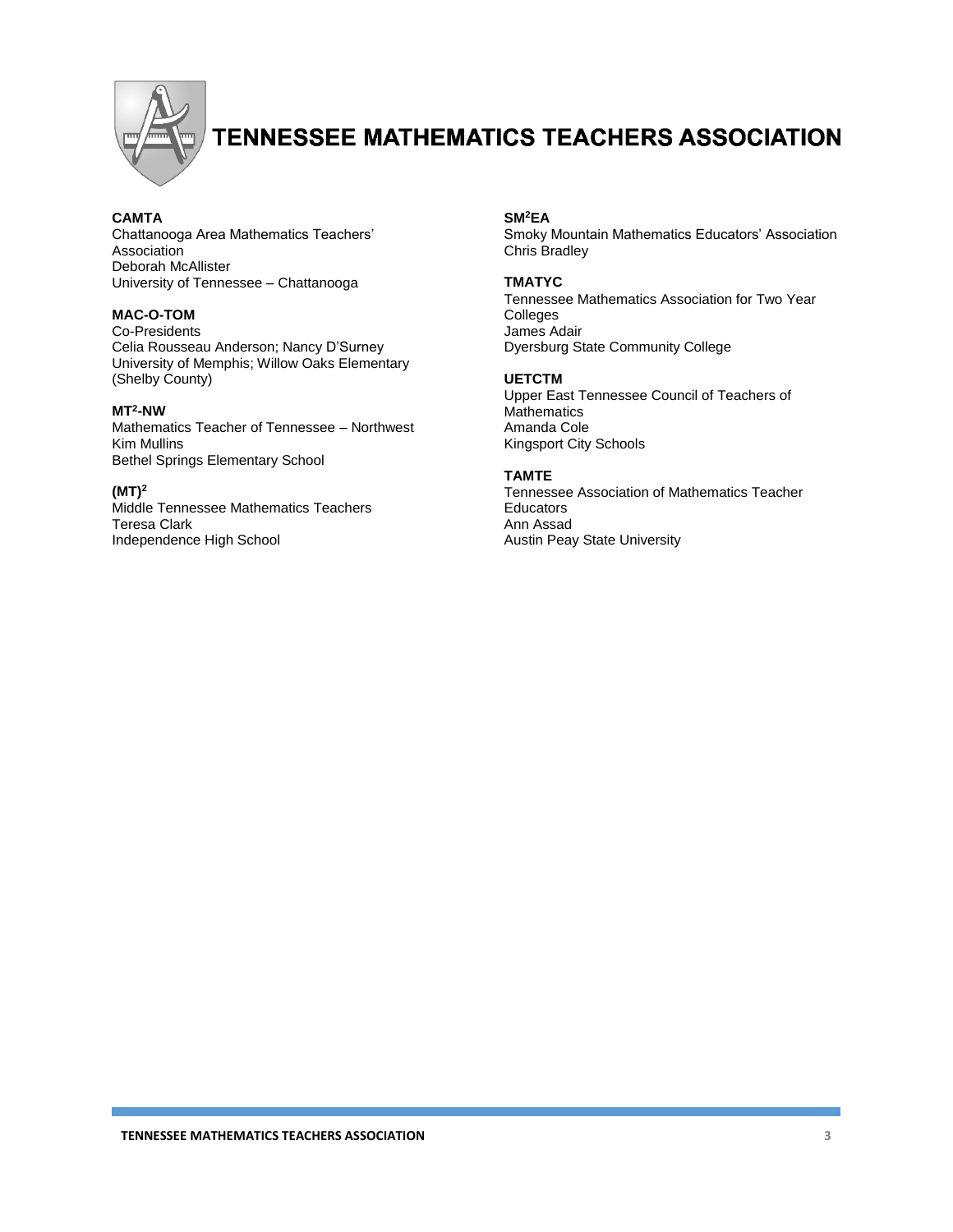### State Top Ten List

#### **State Tennessee Top Ten - Algebra I**

<span id="page-5-0"></span>

|   |            | <b>Rank Score Name</b>    | School                       | <b>City</b>  | <b>Teacher</b> |
|---|------------|---------------------------|------------------------------|--------------|----------------|
|   |            | 200 Kuriyama, Taichi      | Houston Middle School        | Germantown   | Pamela Tate    |
|   | <b>200</b> | Tang, Colin               | Montgomery Bell Academy      | Nashville    | Maggie Qian    |
| 3 |            | 196 Kang, Kichul          | Rossview High School         | Clarksville  | Jeannie Bowman |
| 4 |            | 195 Arnett, Will A.       | West Middle School           | Tullahoma    | Faye Neel      |
| 4 |            | 195 Dennison, Nicholas R. | Gallatin High School         | Gallatin     | Jason Vivier   |
| 4 |            | 195 Qiu, Stephen          | Maryville Junior High School | Maryville    | Logan Goodin   |
|   |            | 191 Sampson, Kirby F.     | Science Hill High School     | Johnson City | Glenda Conner  |
| 8 |            | 190 Charles, Rhea T.      | West Valley Middle School    | Knoxville    | Carole Packett |
| 8 |            | 190 Gu. Rulan             | West Valley Middle School    | Knoxville    | Carole Packett |
| 8 |            | 190 Lu, Jimmy Y.          | Science Hill High School     | Johnson City | Ellyn Treadway |
| 8 | 190        | Park, Suhyeon             | Science Hill High School     | Johnson City | Justin Hyder   |

#### **State Tennesee Top Ten - Geometry**

| <b>Rank Score Name</b> | School | City | Teacher' |
|------------------------|--------|------|----------|
|                        |        |      |          |

- 200 Luo, Kevin White Station Middle School Memphis Lisa-Marie Matthews 2 186 Murray, Colin A. The Ensworth School Nashville Edward Caudill 178 Puri, Arjun Memphis University School Memphis Leigh Packard 177 Kalams, Alex M. Montgomery Bell Academy Nashville Matthew Golenor
- 5 171 Ding, Sarah White Station Middle School Memphis Lisa-Marie Matthews
- 167 Zhang, Jonathan White Station Middle School Memphis Lisa-Marie Matthews
- 157 Yang, Sean T. Houston High School Germantown Sharon Reeder
- 156 Chen, Forest M. Farragut High School Farragut Angela Buckman
- 155 Wang, Matthew Houston High School Germantown Sharon Reeder
- 150 Kronzer, Luke L. Farragut High School Farragut Angela Buckman
	- **State Tennessee Top Ten Algebra II**

|    |      | <b>Rank Score Name</b>  | School                       | <b>City</b> | <b>Teacher</b>   |
|----|------|-------------------------|------------------------------|-------------|------------------|
|    |      | 157 Sai, Baylor X.      | Montgomery Bell Academy      | Nashville   | John Lanier      |
| 2  |      | 154 Brady, Ethan J.     | Oak Ridge High School        | Oak Ridge   | Christina Henry  |
| 3. |      | 142 Liu, Gabrielle K.   | Ravenwood High School        | Brentwood   | Jonathan Owen    |
| 3  |      | 142 Wang, Vincent C.    | Houston High School          | Germantown  | Jeanna Kitchens  |
|    |      | 140 Mikhail, Moussa     | Hume-Fogg Magnet High School | Nashville   | Kat Ovchinnikov  |
| 6  | 139. | Tian, Frank             | <b>Battle Ground Academy</b> | Franklin    | Harry Justus     |
|    |      | 137 Peterson, Nikhil J. | Montgomery Bell Academy      | Nashville   | John Lanier      |
| 8  |      | 135 Wang, Milanca X.    | Lausanne Collegiate School   | Memphis     | Steven Hubbard   |
| 9  |      | 134 DeCoster, Samuel L. | Montgomery Bell Academy      | Nashville   | John Lanier      |
| 10 | 133. | Williams, Spencer T.    | Webb School of Knoxville     | Knoxville   | Margaret Ritchie |
|    |      |                         |                              |             |                  |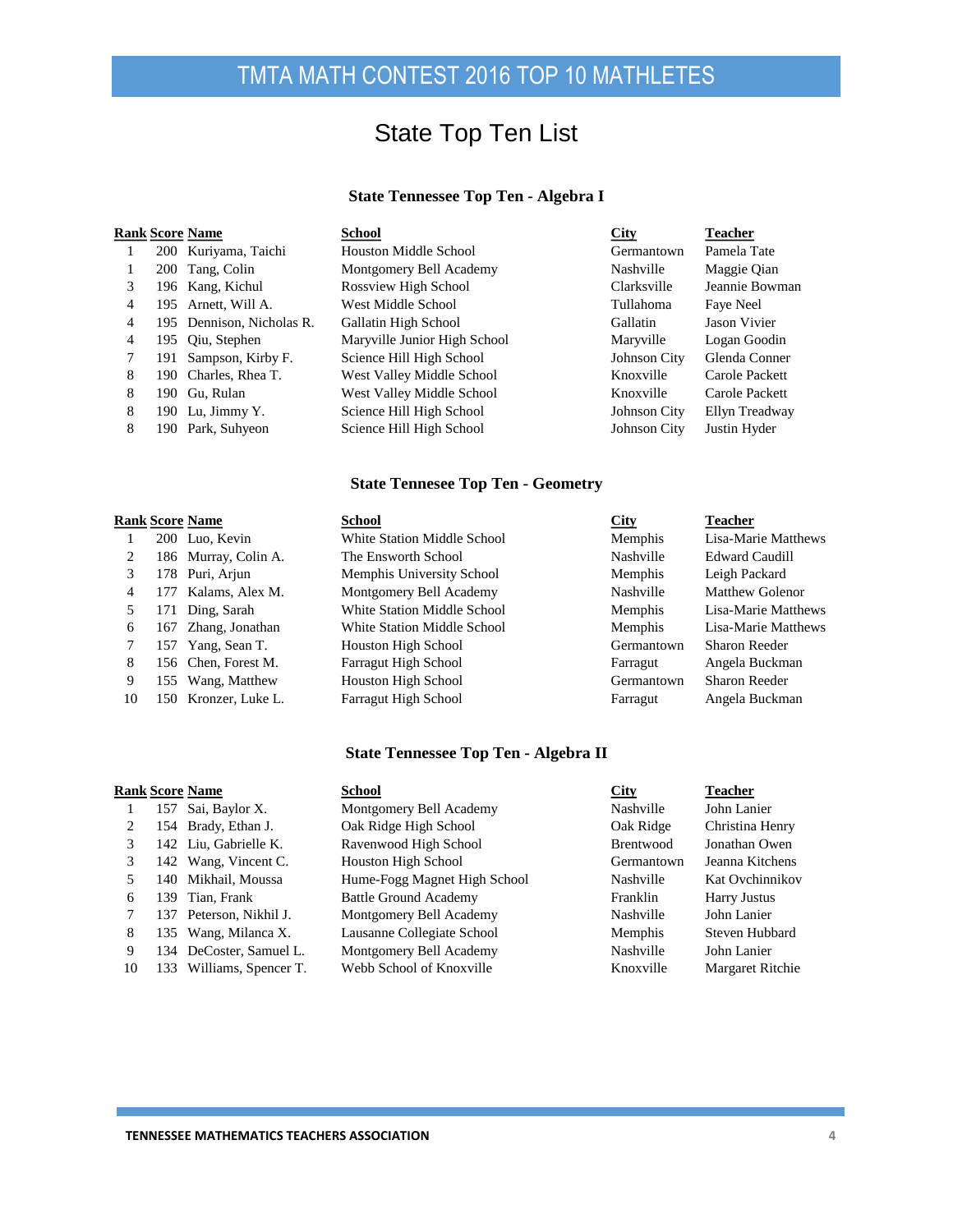#### **State Tennesee Top Ten - Statistics**

|   |     | <b>Rank Score Name</b> | <b>School</b>                | <b>City</b>      | <b>Teacher</b>        |
|---|-----|------------------------|------------------------------|------------------|-----------------------|
|   |     | 195 Bell, Tolson H.    | Webb School of Knoxville     | Knoxville        | Veena Krishnan        |
|   |     | 195 Ding, Tony         | Montgomery Bell Academy      | Nashville        | Phillip Jackson       |
|   |     | 195 Pillai, Aditya R.  | Brentwood High School        | Brentwood        | Jerry Stelmaszak      |
|   |     | 195 Xiao, Jennifer R.  | White Station High School    | Memphis          | Susan Campbell        |
| 5 |     | 190 Chowbey, Divya     | Brentwood High School        | <b>Brentwood</b> | Jerry Stelmaszak      |
| 5 |     | 190 Lawson, Cody A.    | William Blount High School   | Maryville        | <b>Taylor Brown</b>   |
|   |     | 188 Jenkins, Nathan D. | Blackman High School         | Murfreesboro     | Lalli Barney          |
| 8 |     | 185 Cai, Shirley       | Brentwood High School        | Brentwood        | Jerry Stelmaszak      |
| 8 |     | 185 Garber, David B.   | Jefferson County High School | Dandridge        | Regina Sinard         |
| 8 |     | 185 Huang, May J.      | Central Magnet School        | Murfreesboro     | <b>Emily Hines</b>    |
| 8 |     | 185 Padmanabha, Akaash | Collierville High School     | Collierville     | <b>Matthew Holmes</b> |
| 8 | 185 | Sitaram, Sailesh       | Brentwood High School        | <b>Brentwood</b> | Jerry Stelmaszak      |

#### **State Tennessee Top Ten - Pre-Calculus**

|    | <b>Rank Score Name</b>      | <b>School</b>                | <b>City</b>  | <b>Teacher</b>       |
|----|-----------------------------|------------------------------|--------------|----------------------|
|    | 172 Moody, Jackson P.       | Memphis University School    | Memphis      | Nancy Gates          |
| 2  | 153 Shen, Henry             | Oak Ridge High School        | Oak Ridge    | Elaine Vaughan       |
| 3  | 152 Lee, Ray                | Montgomery Bell Academy      | Nashville    | John Lanier          |
| 4  | 151 McKee, Angus A.         | White Station High School    | Memphis      | Yanli Cui            |
| 5  | 146 Miccioli, Mike A.       | Montgomery Bell Academy      | Nashville    | Michael Davidson     |
| 6  | 143 Fang, Elliot M.         | <b>Farragut High School</b>  | Farragut     | Angela Buckman       |
| 7  | 141 Singleton, Elizabeth A. | Harpeth High School          | Nashville    | Jennifer Webster     |
| 8  | 138 Corbin, Nick T.         | <b>Central Magnet School</b> | Murfreesboro | Nick Horton          |
| 9  | 136 He, Lilly               | Houston High School          | Germantown   | <b>Ashley Coates</b> |
| 10 | 134 Turaski, Lily           | Home School                  | Friendsville | DeeDee Turaski       |
| 10 | 134 Yang, Erika             | <b>Farragut High School</b>  | Farragut     | Angela Buckman       |

#### **State Tennessee Top Ten - Calculus & Advanced Topics**

|    |     | <b>Rank Score Name</b>  | <b>School</b>                | <b>City</b>      | <b>Teacher</b>       |
|----|-----|-------------------------|------------------------------|------------------|----------------------|
|    |     | 173 Yen, Alec           | Tullahoma High School        | Tullahoma        | Frank Vanzant        |
| 2  |     | 168 Westbrook, Harry D. | <b>Brentwood High School</b> | <b>Brentwood</b> | Jerry Stelmaszak     |
| 3  |     | 165 Young, Dryden A.    | Tullahoma High School        | Tullahoma        | <b>Frank Vanzant</b> |
| 3  |     | 165 Yu, Chang           | Memphis University School    | Memphis          | Nancy Gates          |
| 5  |     | 164 Kaushik, Chiraag V. | Brentwood High School        | <b>Brentwood</b> | Jerry Stelmaszak     |
| 6  |     | 163 Du, Justin          | White Station High School    | Memphis          | Yanli Cui            |
|    |     | 162 Gao, Lily           | <b>Farragut High School</b>  | Farragut         | Wanda Lacy           |
| 8  |     | 157 Park, John          | Brentwood High School        | <b>Brentwood</b> | Jerry Stelmaszak     |
| 8  | 157 | Wu. Andrew              | White Station High School    | Memphis          | Yanli Cui            |
| 10 |     | 154 Kumar, Shreyas P.   | <b>Brentwood High School</b> | <b>Brentwood</b> | Jerry Stelmaszak     |
| 10 |     | 154 Liu, Allen F.       | McCallie High School         | Chattanooga      | James Carlone        |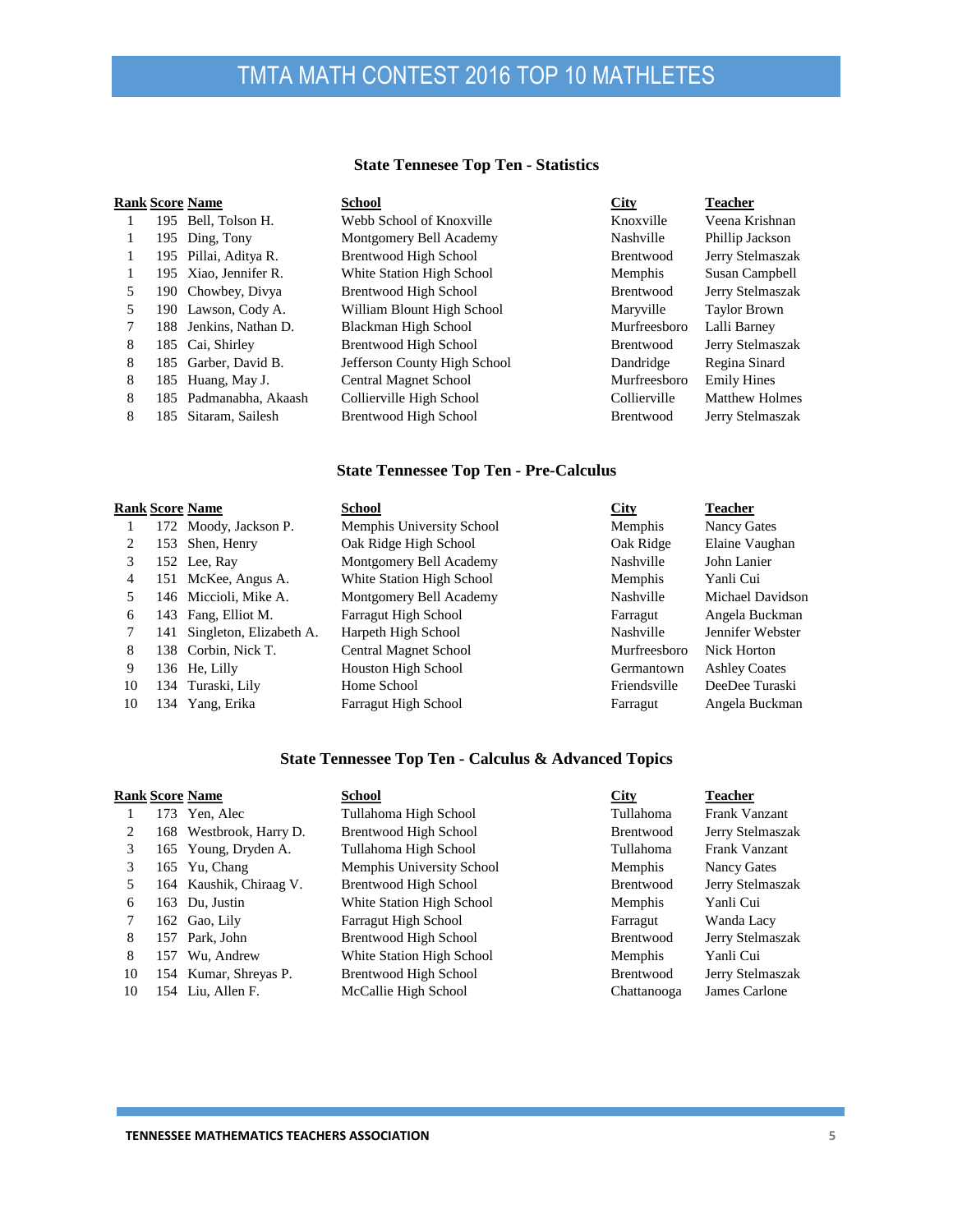## Regional Top Ten Lists

#### **East Tennessee Top Ten - Algebra I**

<span id="page-7-0"></span>

|    | <b>Rank Score Name</b>  | School                       | <b>City</b>  | <b>Teacher</b> |
|----|-------------------------|------------------------------|--------------|----------------|
|    | 195 Qiu, Stephen        | Maryville Junior High School | Maryville    | Logan Goodin   |
|    | 191 Sampson, Kirby F.   | Science Hill High School     | Johnson City | Glenda Conner  |
| 3  | 190 Charles, Rhea T.    | West Valley Middle School    | Knoxville    | Carole Packett |
| 3  | 190 Gu. Rulan           | West Valley Middle School    | Knoxville    | Carole Packett |
| 3  | 190 Lu, Jimmy Y.        | Science Hill High School     | Johnson City | Ellyn Treadway |
| 3  | 190 Park, Suhyeon       | Science Hill High School     | Johnson City | Justin Hyder   |
|    | 185 Beaudry, Brandon J. | Science Hill High School     | Johnson City | Justin Hyder   |
|    | 185 Godfrey, Jordan C.  | Carpenters Middle School     | Maryville    | Cari Reagan    |
|    | 185 Taylor, Jacob D.    | West View Middle School      | Morristown   | Chris Greene   |
| 10 | 183 Squires, Kylie E.   | Walker Valley High School    | Cleveland    | Jeremy Jones   |

#### **East Tennessee Top Ten - Geometry**

|    |      | <b>Rank Score Name</b>  | <b>School</b>                | City      | <b>Teacher</b>       |
|----|------|-------------------------|------------------------------|-----------|----------------------|
|    |      | 156 Chen, Forest M.     | <b>Farragut High School</b>  | Farragut  | Angie Buckman        |
| 2  |      | 150 Kronzer, Luke L.    | <b>Farragut High School</b>  | Farragut  | Angie Buckman        |
| 3  |      | 145 Scheffer, Rachel N. | Lenoir City High School      | Lenoir    | Kathy Ambrose        |
| 4  |      | 143 Brady, Andrew C.    | Jefferson Middle School      | Oak Ridge | Kathy Strunk         |
| 5  | 139. | Whitinger, Andrew R.    | Sullivan South High School   | Kingsport | Krystall Wallen      |
| 6  | 137  | Wang, Kevin             | <b>Farragut High School</b>  | Farragut  | Angie Buckman        |
|    |      | 134 Cioffi, Valentino   | Maryville Junior High School | Maryville | Matthew Fowler       |
| 8  |      | 132 Lapsa, Johnathan D. | <b>Farragut High School</b>  | Farragut  | Angie Buckman        |
| 9  |      | 125 Gordon, Alissa M.   | Maryville Junior High School | Maryville | <b>Scott Harness</b> |
| 10 |      | 124 Kim. Dana           | Bearden High School          | Knoxville | Gale Jones           |
| 10 |      | 124 Reeves, Caleb A.    | Sullivan South High School   | Kingsport | Krystall Wallen      |

#### **East Tennessee Top Ten - Algebra II**

|   |     | <b>Rank Score Name</b>   | <b>School</b>                       | <b>City</b>  | <b>Teacher</b>       |
|---|-----|--------------------------|-------------------------------------|--------------|----------------------|
|   |     | 154 Brady, Ethan J.      | Oak Ridge High School               | Oak Ridge    | Christina Henry      |
| 2 |     | 133 Williams, Spencer T. | Webb School of Knoxville            | Knoxville    | Margaret Ritchie     |
| 3 |     | 125 Guo, Melody H.       | Jefferson Middle School             | Oak Ridge    | Thomas Froning       |
| 3 |     | 125 Porter, Konnor E.    | Seymour High School                 | Seymour      | <b>Sherry Whaley</b> |
| 5 |     | 120 Nathan, Vikram       | Dobyns-Bennett High School          | Kingsport    | <b>Bethany Tate</b>  |
| 6 |     | 113 Murray, Allison A.   | Science Hill High School            | Johnson City | Jennifer Penley      |
|   |     | 112 Dey, Arnab E.        | Dobyns-Bennett High School          | Kingsport    | <b>Bethany Tate</b>  |
| 8 |     | 111 Jackson, Katy S.     | Maryville High School               | Maryville    | Steve Koontz         |
| 8 | 111 | Mandzak, Josh T.         | Morristown-Hamblen High School East | Morristown   | Laura Singleton      |
| 8 | 111 | Zetterberg, Daniel S.    | Farragut High School                | Farragut     | Gayle Santich        |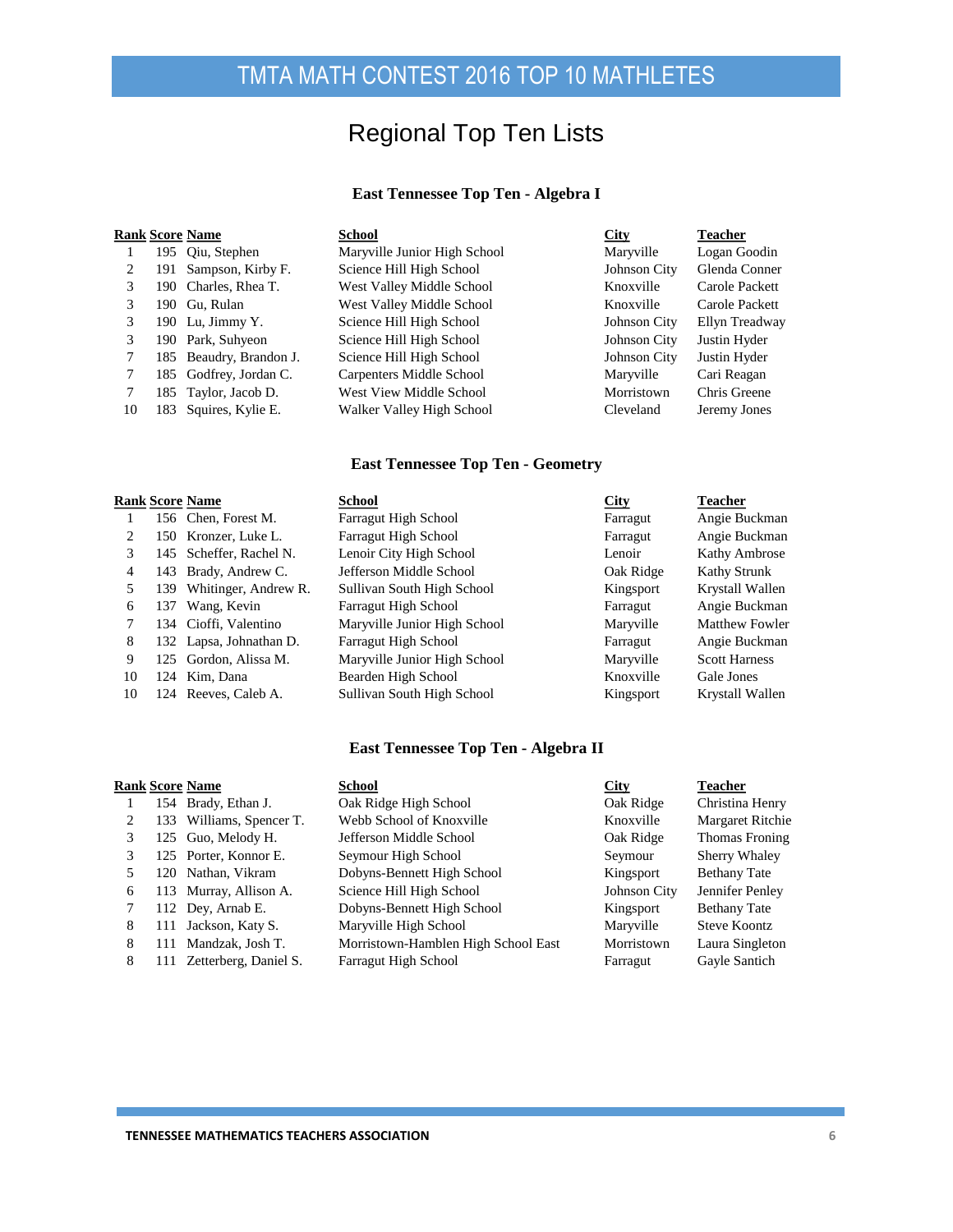#### **East Tennessee Top Ten - Statistics**

|    | <b>Rank Score Name</b>  | School                                                   | City        | <b>Teacher</b>       |
|----|-------------------------|----------------------------------------------------------|-------------|----------------------|
|    | 195 Bell, Tolson H.     | Webb School of Knoxville                                 | Knoxville   | Veena Krishnan       |
| 2  | 190 Lawson, Cody A.     | William Blount High School                               | Maryville   | <b>Taylor Brown</b>  |
| 3  | 185 Garber, David B.    | Jefferson County High School                             | Dandridge   | Regina Sinard        |
| 4  | 180 Broady, Caroline T. | Webb School of Knoxville                                 | Knoxville   | Margaret Ritchie     |
| 5  | 171 Mingee, Trey I.     | William Blount High School                               | Maryville   | Taylor Brown         |
| 6  | 170 Geist, Nathan T.    | Knoxville Catholic High School                           | Knoxville   | Chris Hollander      |
| 6  | 170 Fox, Christian D.   | Knoxville Catholic High School                           | Knoxville   | Chris Hollander      |
| 6  | 170 Lee, Allycia Y.     | Chattanooga School for the Arts and Sciences             | Chattanooga | William Bowser       |
| 6  | 170 Liao, Weishan       | Hardin Valley Academy                                    | Knoxville   | <b>Shelly Patton</b> |
| 10 | 161 Lobo, Nick R.       | Chattanooga School for the Arts and Sciences Chattanooga |             | William Bowser       |

#### **East Tennessee Top Ten - Pre-Calculus**

|    | <b>Rank Score Name</b> | <b>School</b>               | City         | <b>Teacher</b>       |
|----|------------------------|-----------------------------|--------------|----------------------|
|    | 153 Shen, Henry        | Oak Ridge High School       | Oak Ridge    | Elaine Vaughan       |
| 2  | 143 Fang, Elliot M.    | <b>Farragut High School</b> | Farragut     | Angela Buckman       |
| 3  | 134 Turaski, Lily      | Home School                 | Friendsville | DeeDee Turaski       |
|    | 134 Yang, Erika        | Farragut High School        | Farragut     | Angela Buckman       |
|    | 131 Ou, Steven S.      | Oak Ridge High School       | Oak Ridge    | Elaine Vaughan       |
| 6  | 130 Joo, Ben H.        | Farragut High School        | Farragut     | Angela Buckman       |
|    | 127 Jackson, Dakota A. | Maryville High School       | Maryville    | <b>Ashley Porter</b> |
| 8  | 125 Hong, Will D.      | <b>Farragut High School</b> | Farragut     | Angela Buckman       |
| 9  | 122 Cathey, Eleanor S. | Webb School of Knoxville    | Knoxville    | Veena Krishnan       |
| 10 | 120 Durfey, Carter D.  | Morristown West High School | Morristown   | Doug King            |

#### **East Tennessee Top Ten - Calculus & Advanced Topics**

#### **Rank Score Name School City Teacher** 162 Gao, Lily Farragut High School Farragut Wanda Lacy 154 Liu, Allen F. McCallie High School Chattanooga James Carlone 153 Welch, Zackary D. Maryville High School Maryville John Roop 151 Andress, Joseph D. Oak Ridge High School Oak Ridge Jessica Williams 140 Aslinger, MaClain J. McCallie High School Chattanooga James Carlone 137 Zhang, Shichen Oak Ridge High School Oak Ridge Deanna Pickel 131 Leui, David A. Farragut High School Farragut Wanda Lacy 8 130 Choo, Daniel J. Farragut High School Farragut Farragut Wanda Lacy 128 Pulsinelli, Juliana V. Bearden High School Knoxville Catherine Buckner 127 Varma, Nalin H. Farragut High School Farragut Wanda Lacy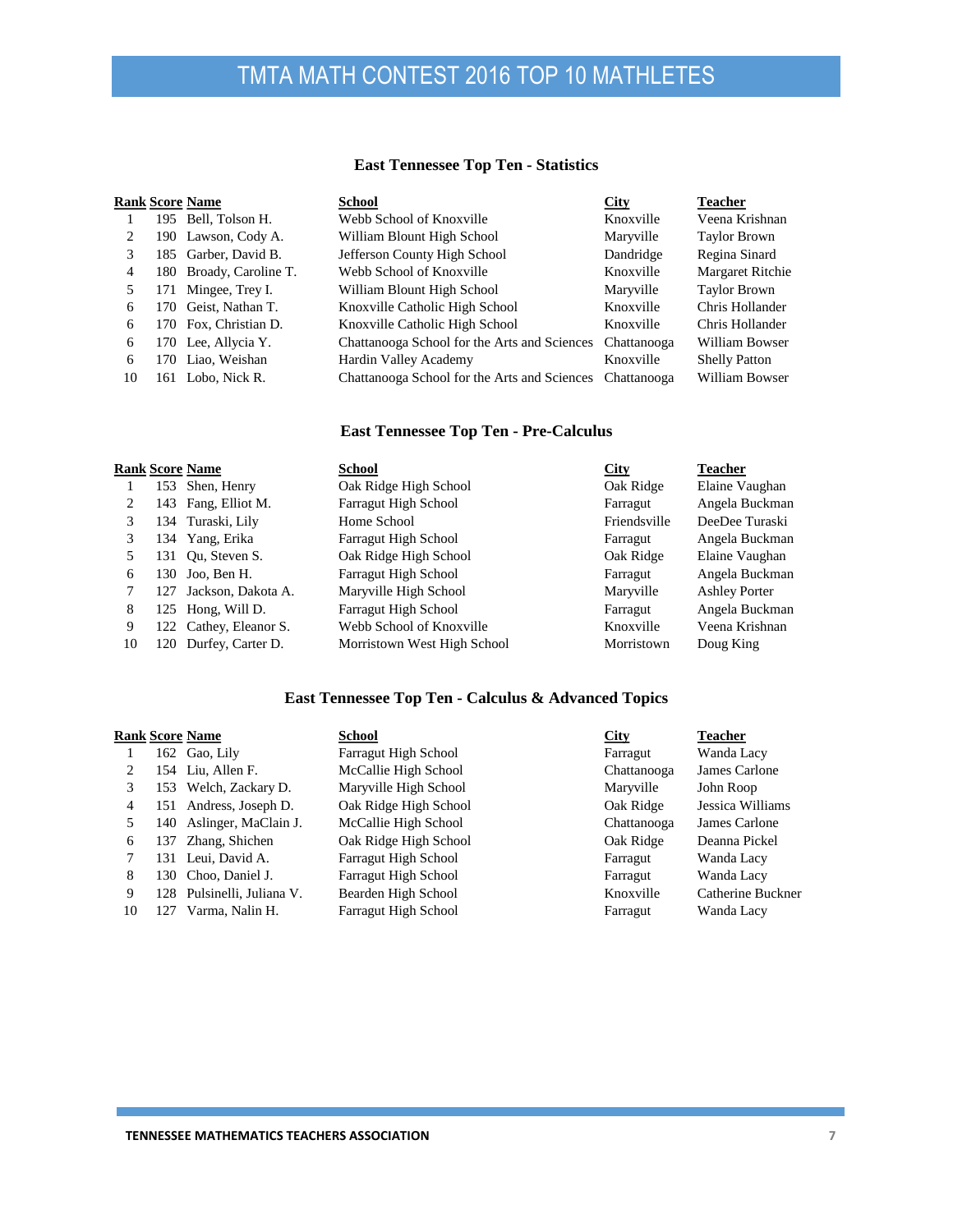#### **Middle Tennessee Top Ten - Algebra I**

|    | <b>Rank Score Name</b>      | School                                              | <b>City</b> | <b>Teacher</b> |
|----|-----------------------------|-----------------------------------------------------|-------------|----------------|
|    | 200 Tang, Colin             | Montgomery Bell Academy                             | Nashville   | Maggie Qian    |
| 2  | 196 Kang, Kichul            | Rossview High School                                | Clarksville | Jeannie Bowman |
| 3  | 195 Arnett, Will A.         | West Middle School                                  | Tullahoma   | Faye Neel      |
| 3  | 195 Dennison, Nicholas R.   | Gallatin High School                                | Gallatin    | Jason Vivier   |
|    | 186 Meacham, Sam E.         | Montgomery Bell Academy                             | Nashville   | Maggie Oian    |
| 6  | 183 Ramaian, Meghna C.      | Harpeth Hall School                                 | Nashville   | Maureen Hill   |
|    | 181 Sullivan, Maggie C.     | Harpeth Hall School                                 | Nashville   | Maureen Hill   |
| 8  | 180 Cantrell, Madison E.    | De Kalb County High School                          | Smithville  | Andrew Dixon   |
| 8  | 180 Nayagadurai, Ashwath S. | Martin Luther King Junior Magnet-Pearl High Schoool | Nashville   | Deede Melder   |
| 10 | 176 Weaver, Aliyah D.       | Smyrna Middle School                                | Smyrna      | Ronald Napper  |

#### **Middle Tennessee Top Ten - Geometry**

|    | <b>Rank Score Name</b>  | School                         | <b>City</b>              | <b>Teacher</b>         |
|----|-------------------------|--------------------------------|--------------------------|------------------------|
|    | 186 Murray, Colin A.    | The Ensworth School            | Nashville                | <b>Edward Caudill</b>  |
|    | 177 Kalams, Alex M.     | Montgomery Bell Academy        | Nashville                | <b>Matthew Golenor</b> |
| 3  | 147 Coburn, Ethan W.    | Lipscomb Academy Middle School | Nashville                | Stefine House          |
| 4  | 146 Dilick, Ian M.      | Pope John Paul II High School  | Hendersonville Al Knight |                        |
|    | 144 Misra, Mohini K.    | Harpeth Hall School            | Nashville                | Madeline Waud          |
| 6  | 142 Lee, Tabitha S.     | Clarksville Academy            | Clarksville              | Dan Burden             |
| 6  | 142 Zeuthen, Thomas V.  | Montgomery Bell Academy        | Nashville                | Matthew Golenor        |
| 8  | 141 Brown, Zach E.      | Montgomery Bell Academy        | Nashville                | <b>Matthew Golenor</b> |
| 9  | 135 Jenkins, Kathryn C. | Harpeth Hall School            | Nashville                | Madeline Waud          |
| 10 | 129 Zhang, Siyuan       | Portland High School           | Portland                 | Ginger Lesemann        |

#### **Middle Tennessee Top Ten - Algebra II**

|   |     | <b>Rank Score Name</b>   | <b>School</b>                | City             | <b>Teacher</b>      |
|---|-----|--------------------------|------------------------------|------------------|---------------------|
|   |     | 157 Sai, Baylor X.       | Montgomery Bell Academy      | Nashville        | John Lanier         |
| 2 |     | 142 Liu, Gabrielle K.    | Ravenwood High School        | <b>Brentwood</b> | Jonathan Owens      |
| 3 |     | 140 Mikhail, Moussa      | Hume-Fogg Magnet High School | Nashville        | Kat Ovchinnikov     |
| 4 |     | 139 Tian, Frank          | <b>Battle Ground Academy</b> | Franklin         | <b>Harry Justus</b> |
|   |     | 137 Peterson, Nikhil J.  | Montgomery Bell Academy      | Nashville        | John Lanier         |
| 6 |     | 134 DeCoster, Samuel L.  | Montgomery Bell Academy      | Nashville        | John Lanier         |
|   |     | 132 Whitehead, Camden C. | Franklin High School         | Franklin         | Patti Castle        |
| 8 | 127 | Huang, Andrea M.         | Ravenwood High School        | <b>Brentwood</b> | Mary Hawken         |
| 9 |     | 124 Garfinkel, Zach S.   | Montgomery Bell Academy      | Nashville        | Maggie Qian         |
| 9 |     | 124 Hu, Andrew           | <b>Battle Ground Academy</b> | Franklin         | <b>Harry Justus</b> |
|   |     |                          |                              |                  |                     |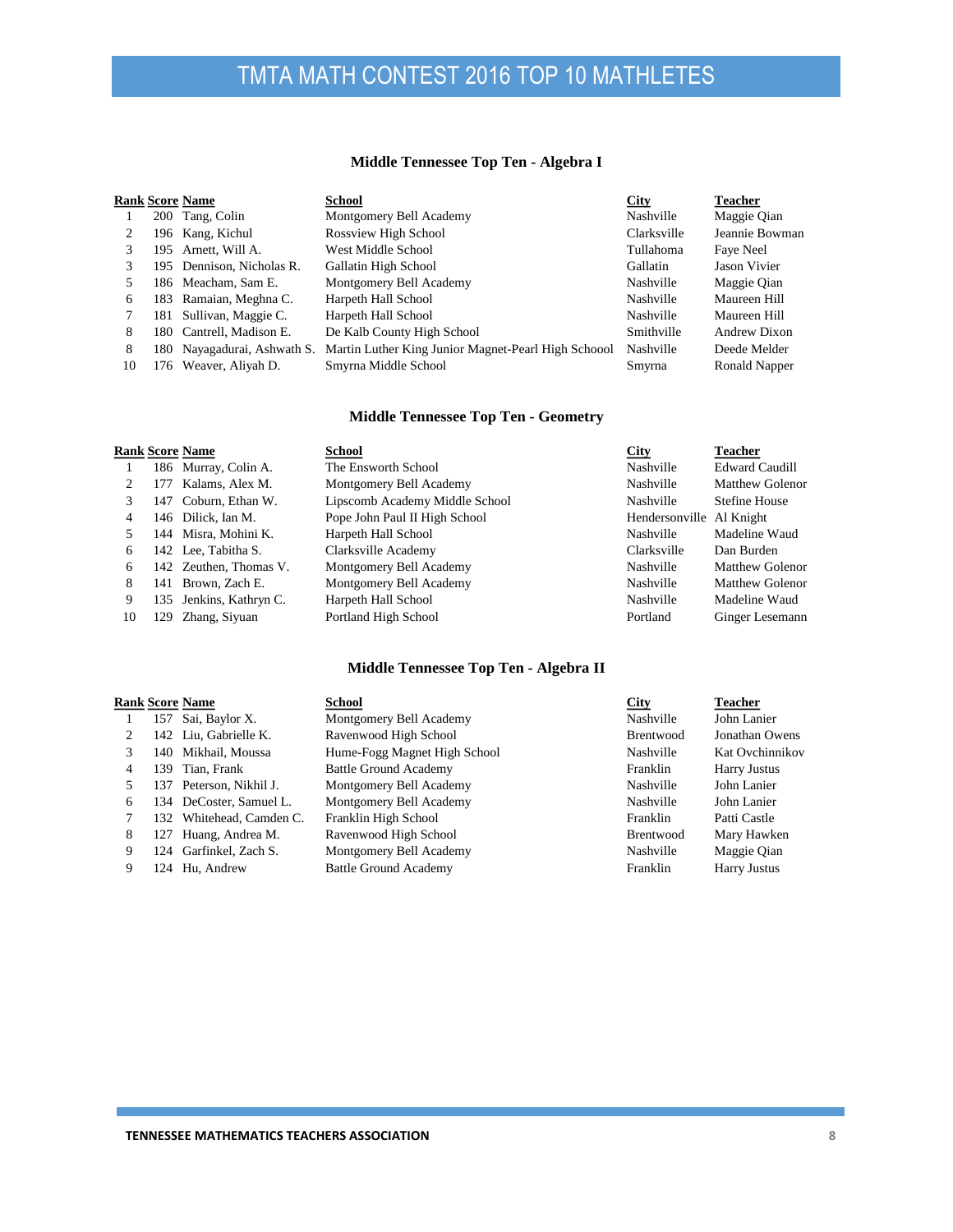#### **Middle Tennessee Top Ten - Statistics**

|   | <b>Rank Score Name</b> |                        | School                       | <b>City</b>      | <b>Teacher</b>     |
|---|------------------------|------------------------|------------------------------|------------------|--------------------|
|   |                        | 195 Ding, Tony         | Montgomery Bell Academy      | Nashville        | Phillip Jackson    |
|   |                        | 195 Pillai, Aditya R.  | Brentwood High School        | <b>Brentwood</b> | Jerry Stelmaszak   |
| 3 |                        | 190 Chowbey, Divya     | Brentwood High School        | Brentwood        | Jerry Stelmaszak   |
| 4 |                        | 188 Jenkins, Nathan D. | Blackman High School         | Murfreesboro     | Lalli Barney       |
|   |                        | 185 Cai, Shirley       | Brentwood High School        | <b>Brentwood</b> | Jerry Stelmaszak   |
|   |                        | 185 Huang, May J.      | Central Magnet School        | Murfreesboro     | <b>Emily Hines</b> |
|   |                        | 185 Sitaram, Sailesh   | Brentwood High School        | Brentwood        | Jerry Stelmaszak   |
| 8 |                        | 180 Alwis, Yavin V.    | Montgomery Bell Academy      | Nashville        | Phillip Jackson    |
| 8 |                        | 180 Dean. Jonathan A.  | Cookeville High School       | Cookeville       | Donna Johnson      |
| 8 |                        | 180 Srivastava, Aditya | Hume-Fogg Magnet High School | Naahville        | Eric Gambill       |

#### **Middle Tennessee Top Ten - Pre-Calculus**

|    |      | <b>Rank Score Name</b>      | <b>School</b>                | <b>City</b>        | <b>Teacher</b>   |
|----|------|-----------------------------|------------------------------|--------------------|------------------|
|    |      | 152 Lee, Ray                | Montgomery Bell Academy      | <b>Nashville</b>   | John Lanier      |
|    |      | 146 Miccioli, Mike A.       | Montgomery Bell Academy      | <b>Nashville</b>   | Michael Davidson |
| 3  |      | 141 Singleton, Elizabeth A. | Harpeth Hall School          | Nashville          | Jennifer Webster |
| 4  |      | 138 Corbin, Nick T.         | <b>Central Magnet School</b> | Murfreesboro       | Nick Horton      |
| 5. |      | 132 Sharp, Evan A.          | Tullahoma High School        | Tullahoma          | Kim Carter       |
| 5. |      | 132 Wang, Keri              | Harpeth Hall School          | <b>Nashville</b>   | Jennifer Webster |
|    |      | 131 Yarbrough, Chase B.     | Ravenwood High School        | <b>Brentwood</b>   | Bryan Weaver     |
| 8  |      | 130 Xie, Jingyi             | The Webb School              | <b>Bell Buckle</b> | Karla Vogt       |
| 9  |      | 129 Holladay, Grace A.      | Harpeth Hall School          | Nashville          | Jennifer Webster |
| 9  |      | 129 Warkentin, Coby A.      | Brentwood High School        | <b>Brentwood</b>   | Jennifer Gilbert |
| 9  | 129. | White, Micah C.             | Montgomery Bell Academy      | <b>Nashville</b>   | Michael Davidson |

#### **Middle Tennessee Top Ten - Calculus & Advanced Topics**

|    | <b>Rank Score Name</b>  | School                       | <b>City</b>        | <b>Teacher</b>   |
|----|-------------------------|------------------------------|--------------------|------------------|
|    | 173 Yen, Alec           | Tullahoma High School        | Tullahoma          | Frank Vanzant    |
|    | 168 Westbrook, Harry D. | Brentwood High School        | <b>Brentwood</b>   | Jerry Stelmaszak |
| 3  | 165 Young, Dryden A.    | Tullahoma High School        | Tullahoma          | Frank Vanzant    |
| 4  | 164 Kaushik, Chiraag V. | Brentwood High School        | <b>Brentwood</b>   | Jerry Stelmaszak |
|    | 157 Park, John          | Brentwood High School        | <b>Brentwood</b>   | Jerry Stelmaszak |
| 6  | 154 Kumar, Shreyas P.   | Brentwood High School        | Brentwood          | Jerry Stelmaszak |
|    | 152 Jean, Devin C.      | <b>Central Magnet School</b> | Murfreesboro       | Angelyn Pigg     |
| 8  | 151 Xia, Wangsun        | The Webb School              | <b>Bell Buckle</b> | Sandra Truitt    |
| 9  | 150 Purdue, Lewis S.    | Tullahoma High School        | Tullahoma          | Frank Vanzant    |
| 10 | 149 Grosson. Ted A.     | Ravenwood High School        | <b>Brentwood</b>   | Bryan Weaver     |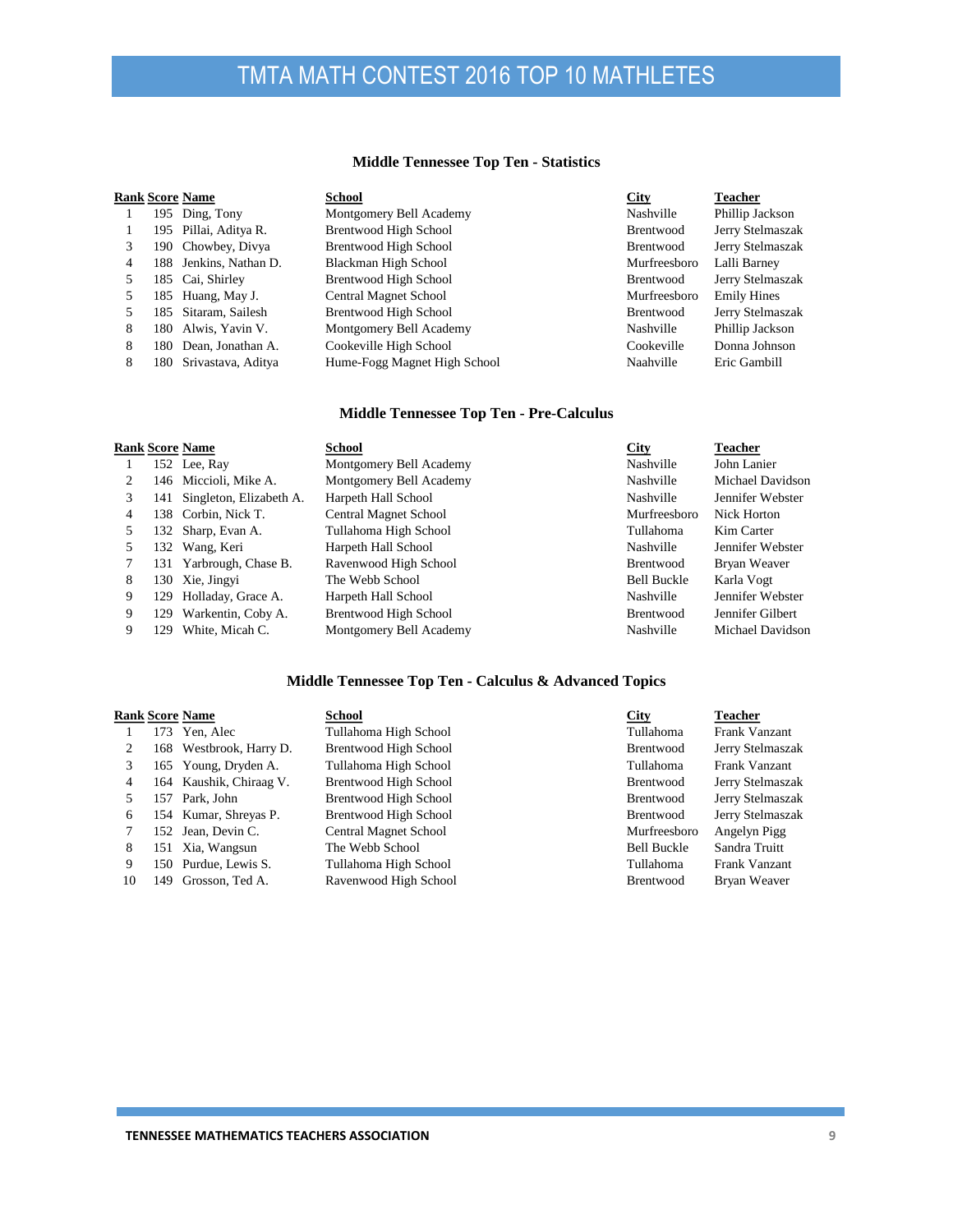#### **West Tennessee Top Ten - Algebra I**

| <b>Rank Score Name</b><br><b>School</b>                          | <b>City</b>     | <b>Teacher</b>         |
|------------------------------------------------------------------|-----------------|------------------------|
| 200 Kuriyama, Taichi<br><b>Houston Middle School</b>             | Germantown      | Pamela Tate            |
| Memphis University School<br>185 Peng, Ryan Z.<br>2              | Memphis         | Loyal Murphy           |
| Lausanne Collegiate School<br>185 Rajesh, Ananyaa                | <b>Memphis</b>  | Jill Damplo            |
| White Station Middle School<br>180 Du, Jake W.<br>4              | Memphis         | <b>Bernell Jones</b>   |
| 180 Kelsey, Carrington R.<br><b>Briarcrest High School</b><br>4  | Eads            | <b>Heather Davis</b>   |
| <b>White Station Middle School</b><br>Zhu, Zhaohan<br>4<br>180.  | Memphis         | Lisa-Marie Matthews    |
| 178 Lee, Jacqueline K.<br>Lausanne Collegiate School             | Memphis         | <b>Robin Trusty</b>    |
| 176 Sun, Eric C.<br><b>White Station Middle School</b><br>8      | Memphis         | <b>Bernell Jones</b>   |
| Shackelford, Maxwell A.<br>Memphis University School<br>9<br>175 | Memphis         | Loyal Murphy           |
| Brighton Middle School<br>9<br>Zheng, Steven<br>175.             | <b>Brighton</b> | <b>Sherry Campbell</b> |

#### **West Tennessee Top Ten - Geometry**

|    |      | <b>Rank Score Name</b>     | <b>School</b>                      | <b>City</b> | <b>Teacher</b>      |
|----|------|----------------------------|------------------------------------|-------------|---------------------|
|    |      | 200 Luo, Kevin             | <b>White Station Middle School</b> | Memphis     | Lisa-Marie Matthews |
| 2  |      | 178 Puri, Arjun            | Memphis University School          | Memphis     | Leigh Packard       |
| 3  | 171  | Ding, Sarah                | <b>White Station Middle School</b> | Memphis     | Lisa-Marie Matthews |
| 4  |      | 167 Zhang, Jonathan        | <b>White Station Middle School</b> | Memphis     | Lisa-Marie Matthews |
| 5  |      | 157 Yang, Sean T.          | Houston High School                | Germantown  | Sharon Reeder       |
| 6  |      | 155 Wang, Matthew          | Houston High School                | Germantown  | Sharon Reeder       |
|    |      | 146 Trasolini, Isabella R. | Dyer County High School            | Newbern     | Courtney Babbitt    |
| 8  | 139. | McFadden, Rob E.           | Memphis University School          | Memphis     | Leigh Packard       |
| 9  | 137  | Mahajan, Anjali            | University School of Jackson       | Jackson     | Don Newman          |
| 10 |      | 134 Nguyen, Kira           | Munford High School                | Munford     | Linda Danehower     |

#### **West Tennessee Top Ten - Algebra II**

|   |      | <b>Rank Score Name</b>   | <b>School</b>                | <b>City</b>  | <b>Teacher</b>  |
|---|------|--------------------------|------------------------------|--------------|-----------------|
|   |      | 142 Wang, Vincent C.     | Houston High School          | Germantown   | Jeanna Kitchens |
| 2 | 135  | Wang, Milanca X.         | Lausanne Collegiate School   | Memphis      | Steven Hubbard  |
| 3 | 123. | Wang, Jefferon H.        | Collierville High School     | Collierville | Pamela Kendall  |
| 4 |      | 122 Stanford, John R.    | University School of Jackson | Jackson      | Don Newman      |
|   | 121  | Hori, Sam A.             | Lausanne Collegiate School   | Memphis      | Chase Kearl     |
|   |      | 121 Wang, Jason H.       | Memphis University School    | Memphis      | Steven Gadbois  |
|   |      | 118 Xue, Amy L.          | White Station High School    | Memphis      | Elizabeth Kirby |
| 8 | 117  | Wang, Jonathan C.        | Houston High School          | Germantown   | Jeanna Kitchens |
| 9 |      | 115 Freeman, Benjamin W. | Memphis University School    | Memphis      | Steven Gadbois  |
| 9 |      | 115 Hurst, William E.    | Memphis University School    | Memphis      | Steven Gadbois  |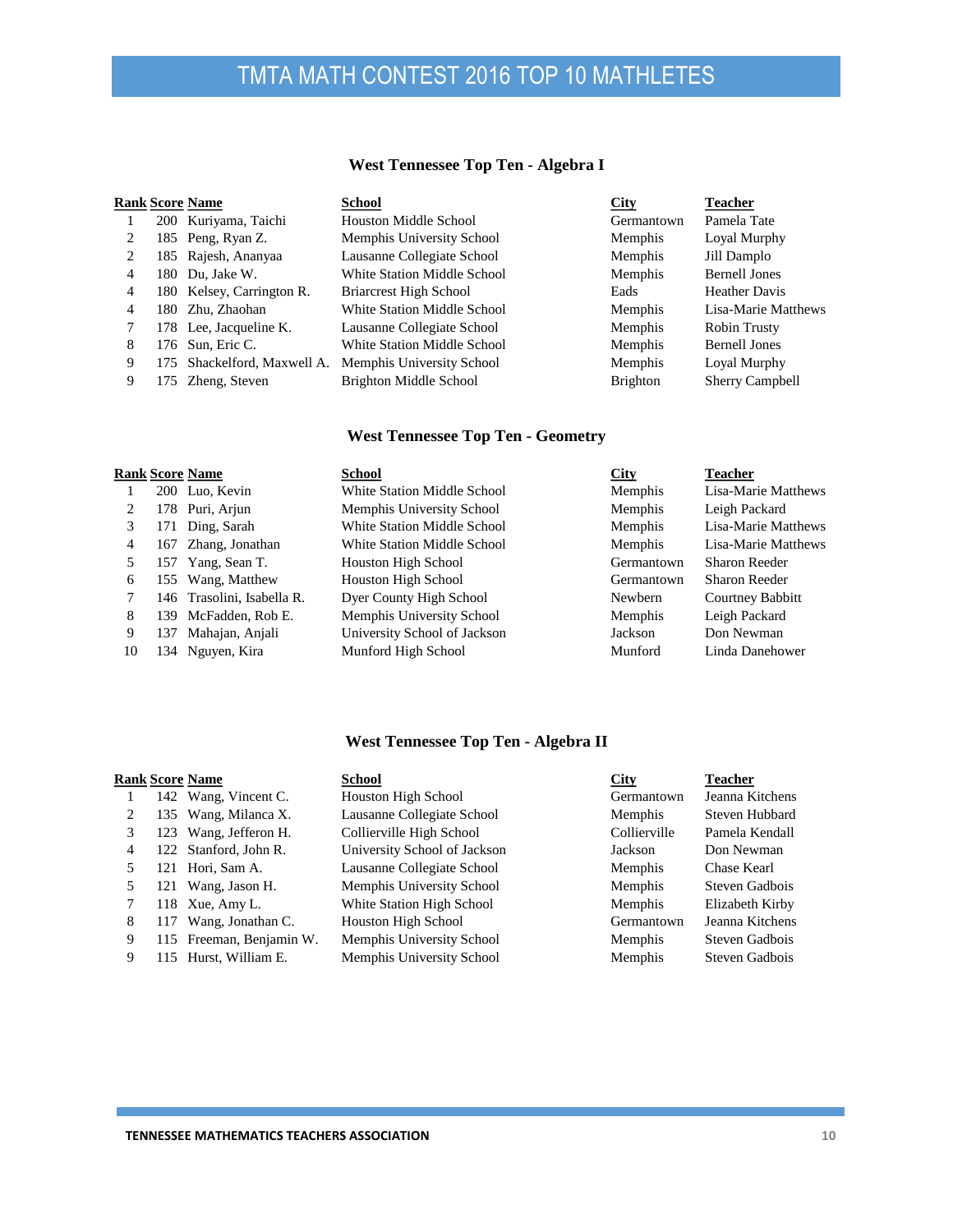#### **West Tennessee Top Ten - Statistics**

|   |     | <b>Rank Score Name</b>     | <b>School</b>             | <b>City</b>  | <b>Teacher</b> |
|---|-----|----------------------------|---------------------------|--------------|----------------|
|   |     | 195 Xiao, Jennifer R.      | White Station High School | Memphis      | Susan Campbell |
| 2 |     | 185 Padmanabha, Akaash     | Collierville High School  | Collierville | Matthew Holmes |
| 3 |     | 182 Armstrong, Benjamin D. | White Station High School | Memphis      | Susan Campbell |
| 4 |     | 181 Scott-McCabe, Diego X. | Collierville High School  | Collierville | Matthew Holmes |
| 5 |     | 180 Patel, Ankush          | White Station High School | Memphis      | Susan Campbell |
| 6 | 177 | Dash. Anisha               | White Station High School | Memphis      | Susan Campbell |
|   |     | 176 Mohan, Saatvik         | Memphis University School | Memphis      | Darin Clifft   |
|   |     | 176 Su. Lisa               | White Station High School | Memphis      | Susan Campbell |
| 9 |     | 175 Lin. Jason             | Memphis University School | Memphis      | Darin Clifft   |
| 9 |     | 175 Myers, Joshua L.       | Memphis University School | Memphis      | Darin Clifft   |
| 9 |     | 175 Patel, Ohm J.          | Memphis University School | Memphis      | Darin Clifft   |

#### **West Tennessee Top Ten - Pre-Calculus**

|    |      | <b>Rank Score Name</b> | <b>School</b>                | City         | <b>Teacher</b>       |
|----|------|------------------------|------------------------------|--------------|----------------------|
|    |      | 172 Moody, Jackson P.  | Memphis University School    | Memphis      | Nancy Gates          |
| 2  |      | 151 McKee, Angus A.    | White Station High School    | Memphis      | Yanli Cui            |
| 3  |      | 136 He, Lilly          | Houston High School          | Germantown   | <b>Ashley Coates</b> |
| 4  |      | 130 Li, Richard T.     | Collierville High School     | Collierville | David Setterlund     |
|    | 129. | Jain, Rishab M.        | Lausanne Collegiate School   | Memphis      | John Brewster        |
| 6  |      | 127 Evans, Levi H.     | White Station High School    | Memphis      | Yanli Cui            |
|    |      | 120 Wynne, Raymond A.  | Saint Benedict at Auburndale | Cordova      | <b>Blair Seymour</b> |
| 8  |      | 115 Hayes, Nicholas P. | Collierville High School     | Collierville | David Setterlund     |
| 9  |      | 112 You, Jeongmin A.   | Westview High School         | Martin       | Margaret Greer       |
| 10 | 110  | Verret, Isabelle M.    | Saint Benedict at Auburndale | Cordova      | <b>Blair Seymour</b> |

#### **West Tennessee Top Ten - Calculus & Advanced Topics**

|   |     | <b>Rank Score Name</b> | <b>School</b>             | City              | <b>Teacher</b> |
|---|-----|------------------------|---------------------------|-------------------|----------------|
|   |     | 165 Yu, Chang          | Memphis University School | Memphis           | Nancy Gates    |
| 2 | 163 | Du, Justin             | White Station High School | Memphis           | Yanli Cui      |
| 3 | 157 | Wu, Andrew             | White Station High School | Memphis           | Yanli Cui      |
| 4 |     | 144 Sun, Anna J.       | White Station High School | Memphis           | Yanli Cui      |
| 5 |     | 135 Bansal, Sarthak    | White Station High School | Memphis           | Yanli Cui      |
| 6 |     | 129 Murphy, Loyal P.   | Memphis University School | Memphis           | Steven Gadbois |
|   |     | Morrison, Thomas M.    | Memphis University School | Memphis           | Steven Gadbois |
| 8 |     | 124 Patt, Theo C.      | White Station High School | Memphis           | Yanli Cui      |
| 9 |     | 122 Clendenin, John B. | Union City High Scool     | <b>Union City</b> | Lance Morgan   |
| 9 | 122 | Vemula, Nilai R.       | White Station High School | Memphis           | Yanli Cui      |
|   |     |                        |                           |                   |                |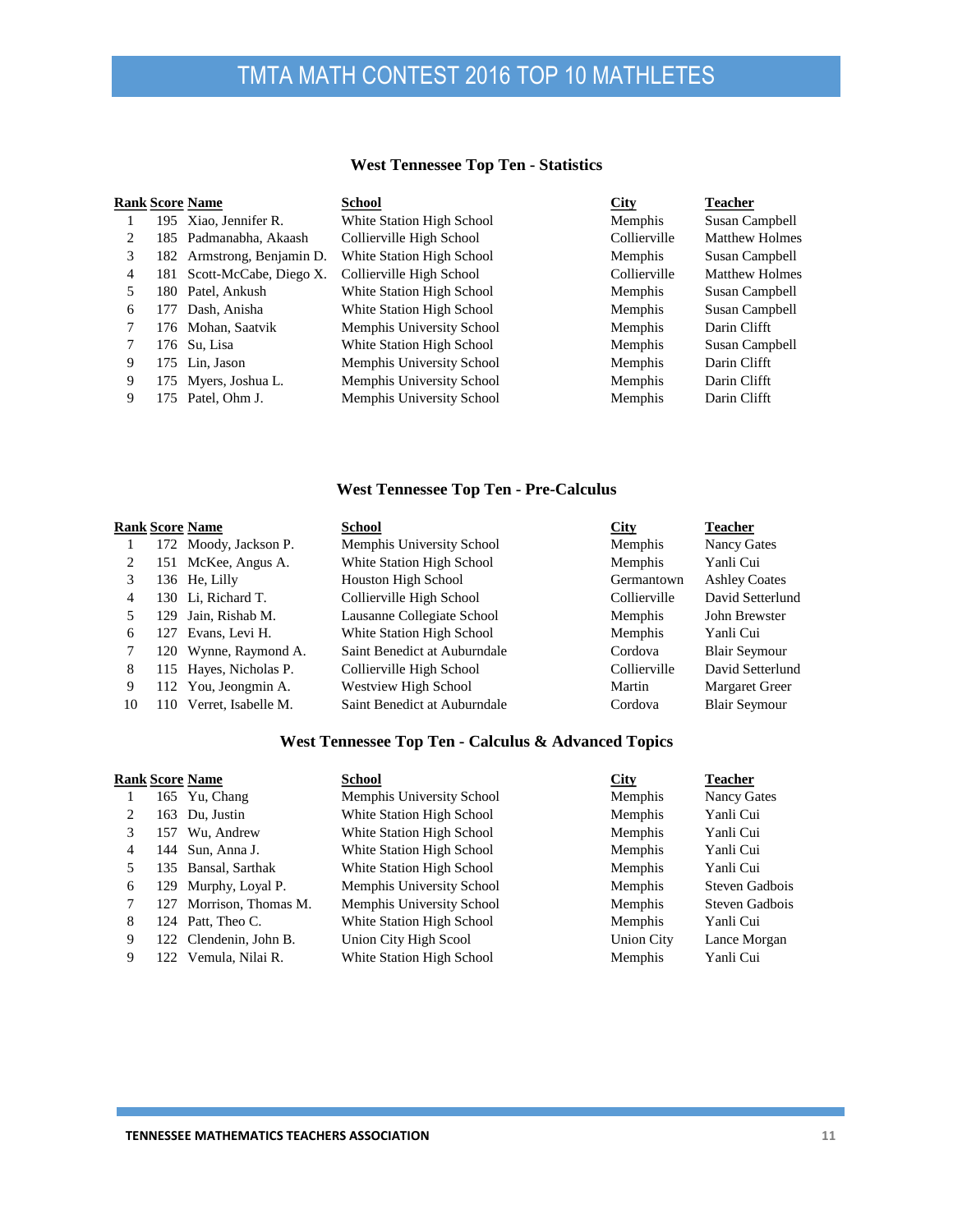### Key Note Speaker **Tom Reardon, Speaker**

<span id="page-13-0"></span>My Favorite Problem-Solving Activities for K - 12 with Thanks to George. And Technology.

"Problem solving should be the central focus of the mathematics curriculum." - NCTM

We will look at some of my favorite activities that encourage students to make sense of problems and persevere in solving them. I will draw on my experience of teaching the Math for Elementary Teachers sequence at the university level for grades K through 8 and my 35 years of experience of teaching high school. We will look at several problem solving strategies and how to apply them. Appropriate technology will be integrated creatively. Be prepared as this will be an audience participation event.

Do you have any news or ideas for our next bulletin? Please feel free to send the information to Lisa Elliott at Lisa. Elliott@cmcss.net. The answers to the brainteasers will be included in the winter bulletin.